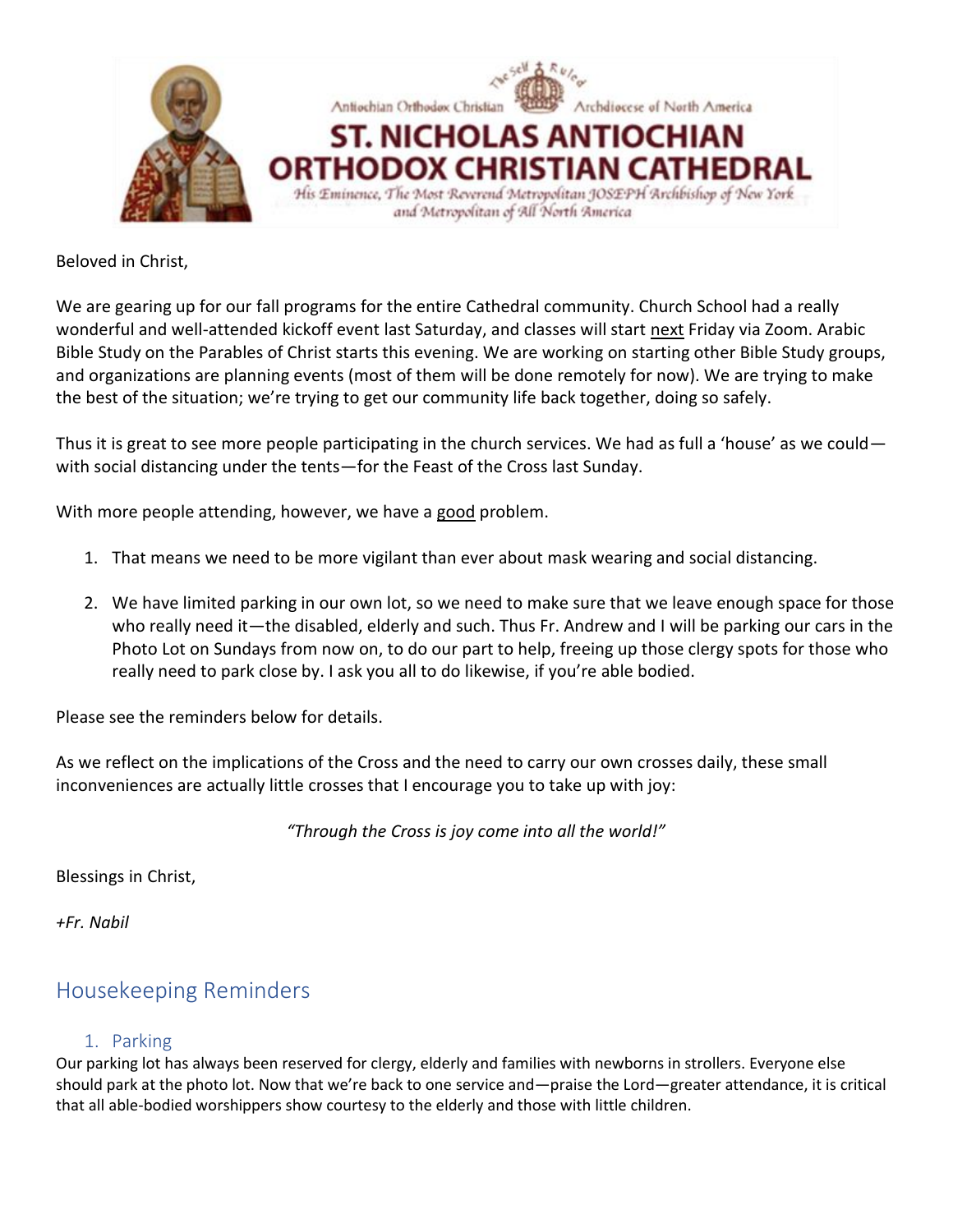#### 2. Social Distancing and Masks

Please remember to maintain sufficient between your household and others. Your family may all sit together, if you live in the same house, but please keep six feet distance between yourself and members of other households.

Remember too that masks are required. There have been a few people who have not worn masks during services or who have worn them in a way that doesn't fully cover nose and mouth. This makes other people feel uncomfortable and unsafe. Again, with the blessing of higher attendance, let us practice this important courtesy to others who may have health issues and for everyone's comfort and peace of mind.

#### 3. Communion

Holy Communion is the "medicine of immortality," given "for the remission of sins, for healing of soul and body and for life everlasting."

It has long been the practice throughout our Archdiocese—out of respect for Communion, *rather* than *unthinkable* concern for germs—for the faithful to approach the Chalice with their mouths wide open and their heads tilted back. *Remember that you have to do both – a mouth that's open wide but tilted downward doesn't help!* This will allow the priest or deacon to insert the spoon, turn it over in your mouth and pull it out *without* touching your tongue or lips.

| <b>Date</b>      | <b>Time</b> | <b>Event or Service</b><br>(click link for service<br>text) | <b>How to Participate</b>                                                      |
|------------------|-------------|-------------------------------------------------------------|--------------------------------------------------------------------------------|
| Friday, Sep. 18  | 7:00 pm     | Arabic Bible Study on the<br>Parables                       | Sign up with Dn. Eliya at Louia@hotmail.com                                    |
|                  | 7:00 pm     | <b>Church School staff</b><br>meeting                       |                                                                                |
| Saturday Sep. 19 | $6:00$ pm   | <b>Great Vespers</b>                                        | Livestream only (church closed)                                                |
| Sunday, Sep 20   | 7:45 am     | Divine Liturgy in Spanish                                   | In person outdoors AND livestream                                              |
|                  | $9:15$ am   | <b>Matins</b>                                               | In person outdoors AND livestream                                              |
|                  | 10:30 am    | <b>Divine Liturgy</b>                                       | In person outdoors AND livestream                                              |
| Monday, Sep. 21  | 7:00 pm     | <b>Cathedral Council</b><br>meeting                         |                                                                                |
| Friday, Sep. 25  | 7:00 pm     | <b>Church School Classes</b>                                | Links are being set up and will be sent via special<br>message early next week |
|                  | 7:00 pm     | Arabic Bible Study on the<br>Parables                       | Sign up with Dn. Eliya at Louia@hotmail.com                                    |
| Saturday Sep. 26 | $6:00$ pm   | <b>Great Vespers</b>                                        | Livestream only (church closed)                                                |
| Sunday, Sep 27   | 7:45 am     | Divine Liturgy in Spanish                                   | In person outdoors AND livestream                                              |
|                  | $9:15$ am   | Matins                                                      | In person outdoors AND livestream                                              |
|                  | 10:30 am    | Divine Liturgy                                              | In person outdoors AND livestream                                              |

## Upcoming Schedule and Links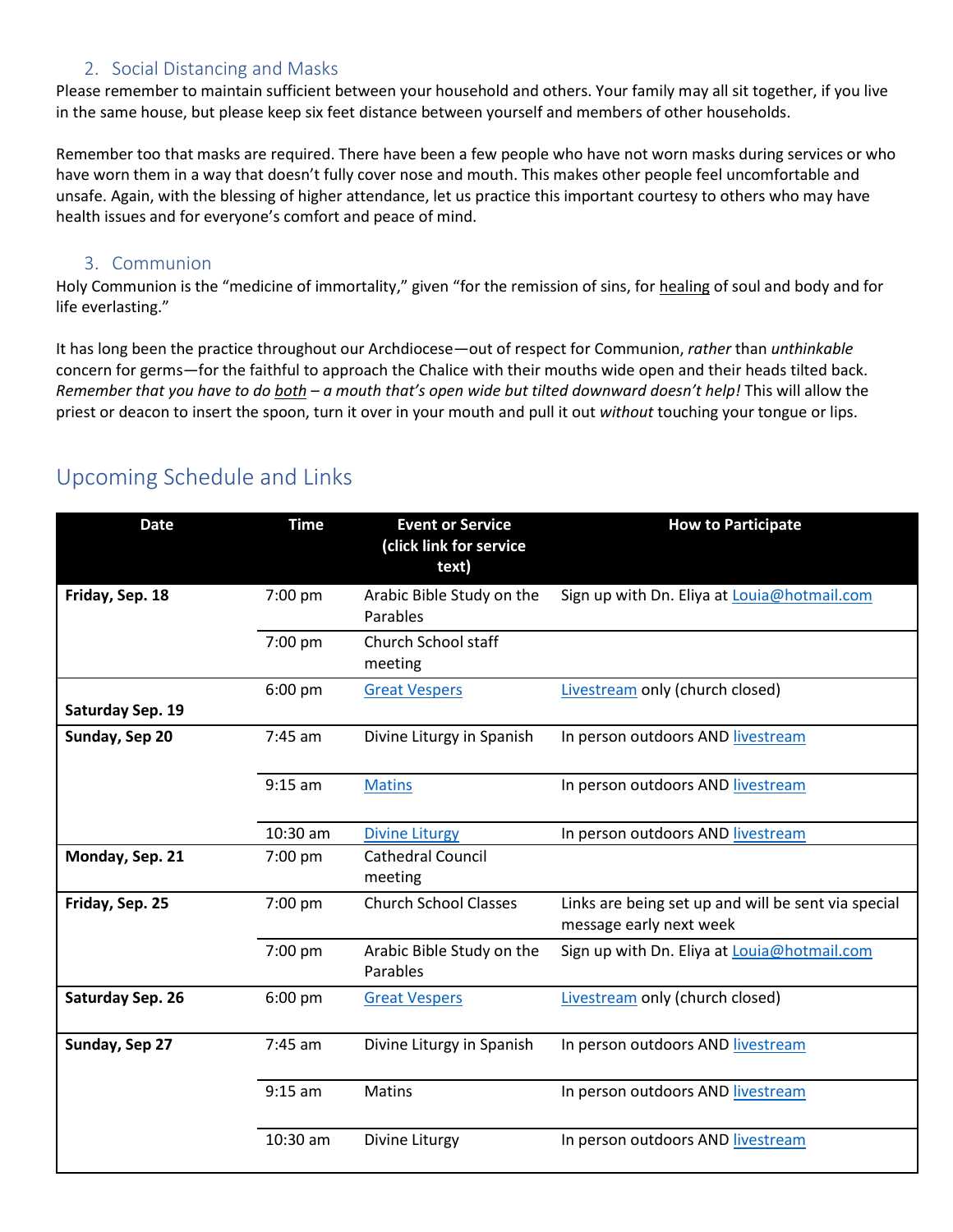*Please note that you do NOT need to have a Facebook account to join our services via livestreaming. Also, if you cannot join the services live, they remain on the Facebook site, so you can participate when your schedule allows.*

## Holy Oblations and Prayer Requests

By Sharki Alrabadi, for the repose of aunt Sada Alrabadi (3/9-day memorial). God's blessings for Isabel Elac in the occasion of her birthday, offered by her loving family.

#### Here's our current Cathedral prayer list:

*Please include in your daily prayers the following—those struggling with acute illness and those newly departed this life—from our parishioners and those for whom they have requested our prayers. (Names are kept for 40 days, the date indicated after the name, and may be renewed upon request.)*

Living Lilla Awad

Departed

Manuel

*To offer Holy Oblations and Memorials and for any announcements to be included in the bulletin, please email [Cathedral@stnicholasla.com](mailto:Cathedral@stnicholasla.com) or contact the Cathedral office at (213) 382- 6269 by Wednesday noon.*

# **Arabic Bible Study on the Parables – يب درس الكتاب بالعر - االمثال**

### **Every Friday at 7PM**

**Classes will be led by Dn. Eliya Ammari**

**Contact him at (818) 433 5523 or [Louia@hotmail.com](mailto:Louia@hotmail.com) to sign up.**

**He will then send you an invitation for a Zoom meeting one day before the discussions.** 

| <b>Date</b> | <b>Topic of Discussion</b>    | <b>Bible Readings</b>                       |
|-------------|-------------------------------|---------------------------------------------|
| 9/18/2020   | مثل عرس ابن الملك             | (مت 22: 1- 14)                              |
| 9/25/2020   | مثل العشاء العظيم             | (لو 14: 16- 24)                             |
| 10/2/2020   | مثل شجرة النين العقيمة        | (لو 13: 6- 9)                               |
| 10/9/2020   | مثل الباب الضيق والباب المغلق | (لو 13: 23- 30)                             |
| 10/16/2020  | مثل الراعي الصالح             | (30 -يو 10: 11- 18و 25)                     |
| 10/23/2020  | مثل البنائين                  | (49 -46 :مت 7: 24- 27، لو 6)                |
| 10/30/2020  | مثل الكرامين الأشرار          | (، لو 20: 9- 916 -1 :12مت 21: 33- 41، مر )  |
| 11/6/2020   | مثل الحجر المرفوض             | (و 11، لو 20: 17- 1019 :12صت 21: 42- 46، مر |

*Schedules for classes on Introducing the Orthodox Faith and on the Divine Liturgy will be announced next week.*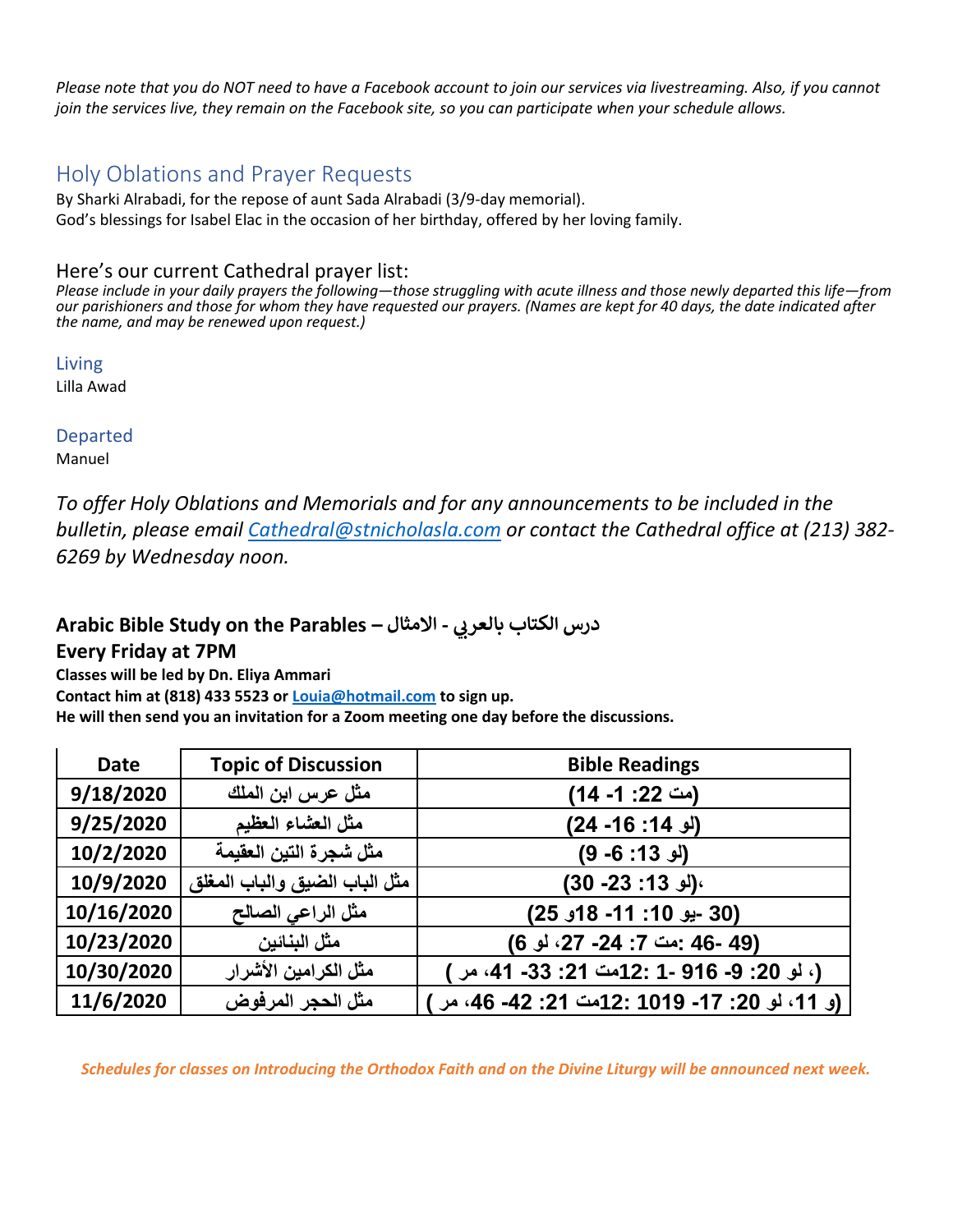

will share with us both the iconography process & answer questions

You do not need to have a facebook account to view - just visit our facebook page: @AntiochianWomenDiocese0fLosAngelesandtheWest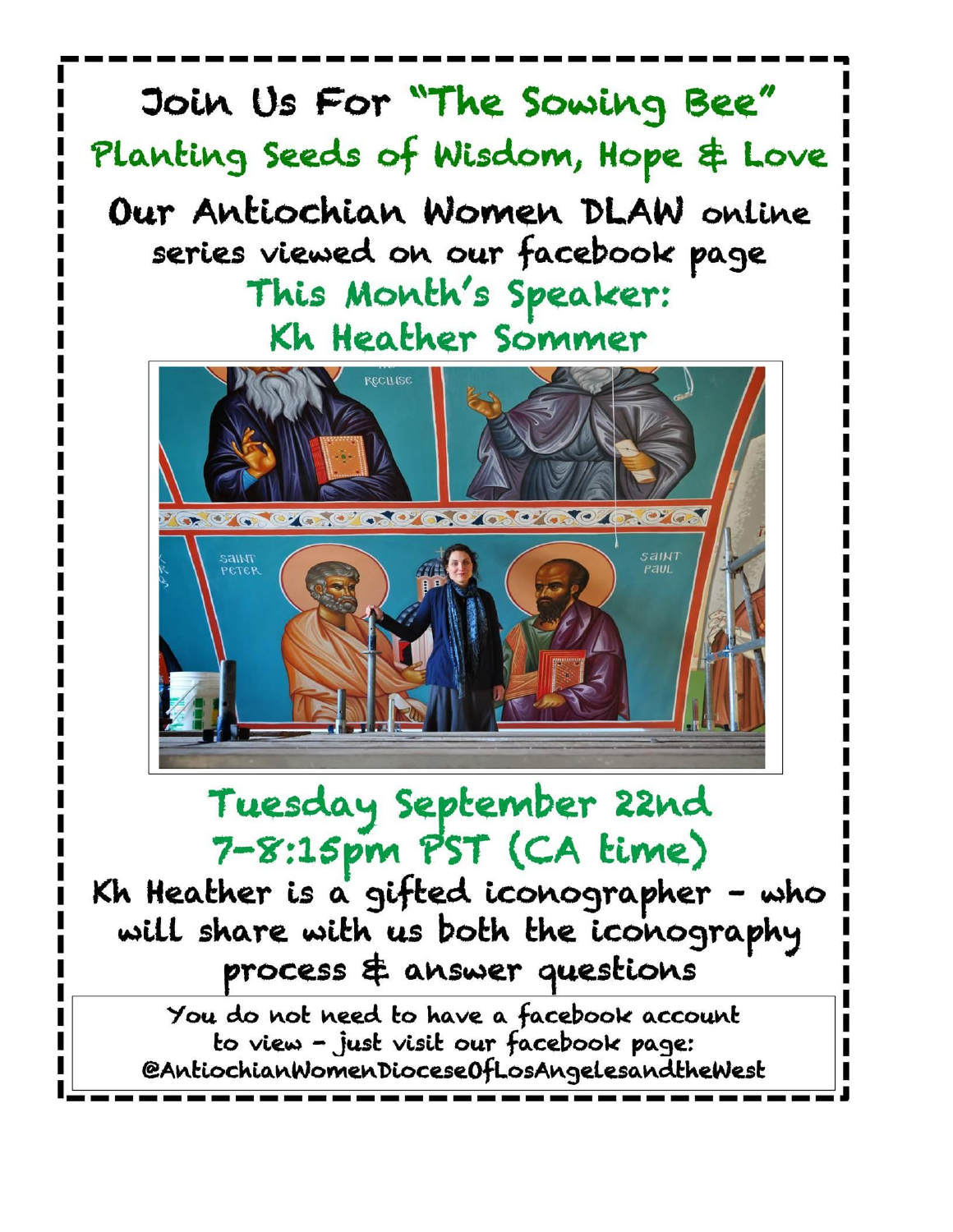## THE GLORIOUS FEAST OF THE CROSS

The Church the Holy Cross three times every year. The main Feast is the Elevation of the Cross, which is what we are celebrating now, on the fixed date September 14. We also bring out the Cross from veneration on the 3rd Sunday of Lent, which date is variable in accordance with the variable date of Pascha (Easter), and the feast of the Procession of the Cross on August 1.

On the feast of the Cross we remember many vital matters: Spiritual, theological, doctrinal and symbolic..

1) We remember the love with which Christ loved us to the point where He died for our sake. We remember His words, "Greater love has no one than this, than to lay down one's life for his friends." Sacrifice is the greatest sign of love, and self-sacrifice is the summit of sacrifice.

2) In the Cross we also remember Redemption:

A soul that dies for another soul, this is the principle of atonement. We were under the judgment of death, then came the Savior who had died instead of us in order that we may live.

3) In the Cross we remember endurance:

The death of our Lord Jesus Christ on the Cross can be described as follows, "All we like sheep have gone astray; each of us have turned, into his own way; And the Lord has laid on Him the iniquity of us all" (Isa. 53:6)

4) In the Cross we remember forgiveness:

We remember how our sins were forgiven on the Cross and how our Master pleaded with the Heavenly Father whilst on the Cross saying , "Father, forgive them, for they do not know what they do" (Lk. 23:34)

5) In making the sign of the Cross we remember the Holy Trinity, the one God.

*ELEN SALEH*

#### Community Service Announcement from Saint Sophia Catedral

SAINT SOPHIA RESIDENCEFOR LEASE Lovely and spacious 2 bedroom/2 bath and 3 bedroom/2bath apartments are now available at the beautifully maintained building located directly behind Saint Sophia Cathedral at 1425 South Mariposa Avenue Los Angeles If you are 55 or older and an Orthodox Christian, come check out these apartments while they are still available and join a friendly Orthodox community! 2 bedroom/2 bath-\$1400 3 bedroom/2 bath-\$1800 Please call Louis Pappas…310-902-0852

St. Nicholas Antiochian Orthodox Christian Cathedral 2300 W. Third Street Los Angeles, CA 90057 (213) 382-6269 *office* [www.stnicholasla.com](https://nam04.safelinks.protection.outlook.com/?url=http%3A%2F%2Fwww.stnicholasla.com%2F&data=02%7C01%7C%7C512f51a30c31415138e708d850ef7c8f%7C84df9e7fe9f640afb435aaaaaaaaaaaa%7C1%7C0%7C637348336808155559&sdata=KIsLo8yGrRck1W5K76AEdkDmt90jIl9n%2B4GPYl3wQ9A%3D&reserved=0)

#### ATTACHED CLERGY CONTACTS

V. Rev. Father Nabil L. Hanna, *Dean*